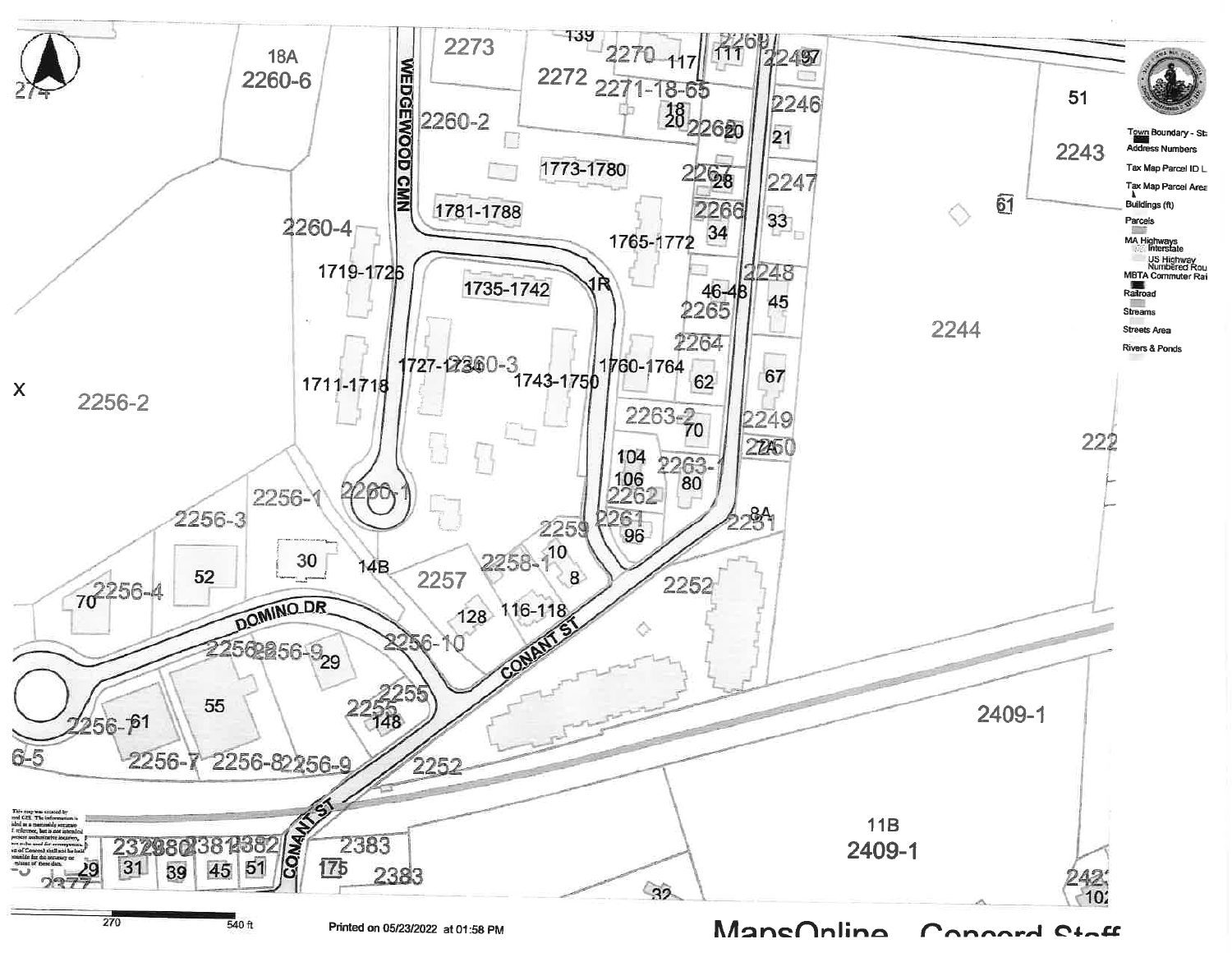

Existing structure